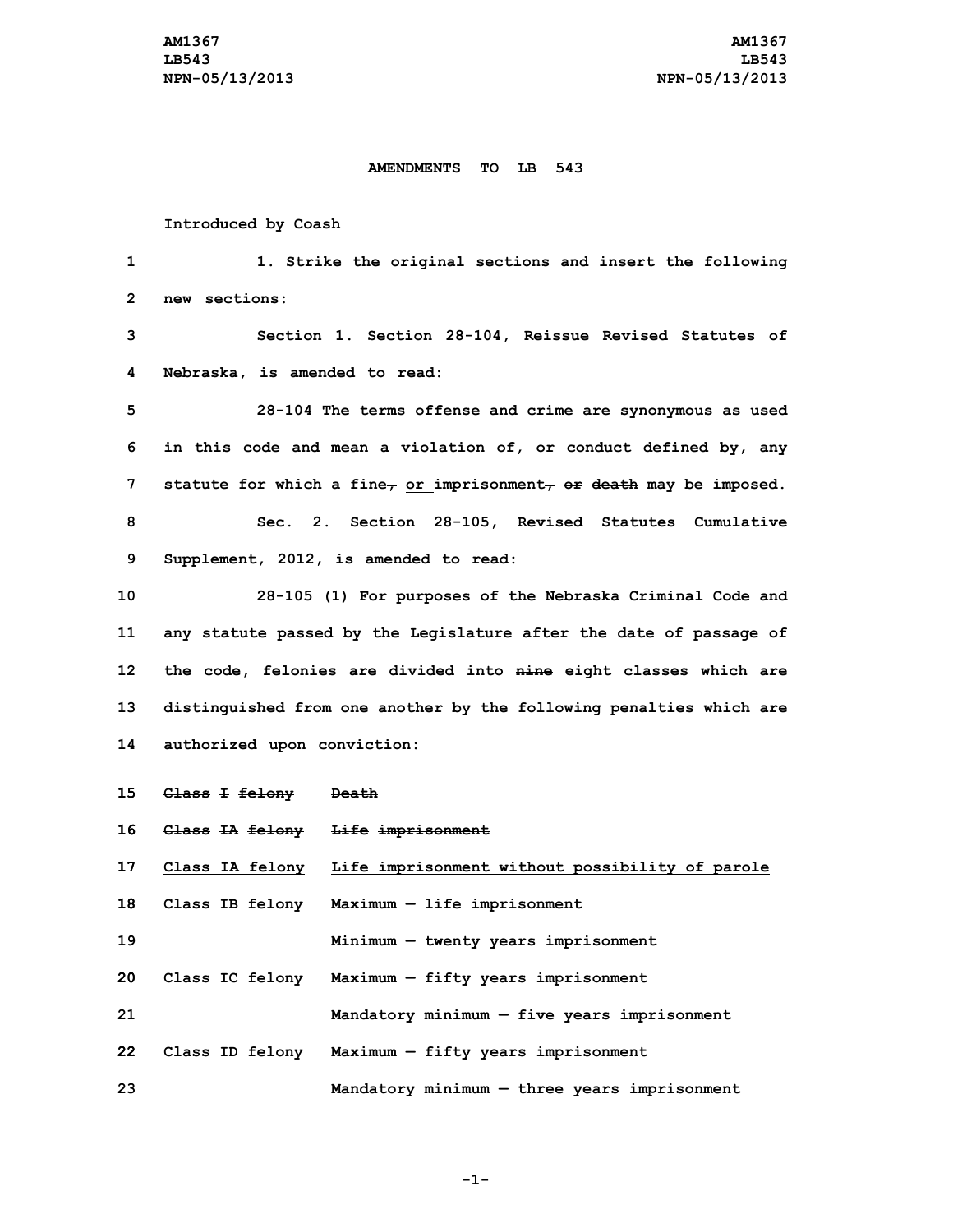**AM1367 AM1367 LB543 LB543 NPN-05/13/2013 NPN-05/13/2013**

 **Class II felony Maximum — fifty years imprisonment Minimum — one year imprisonment Class III felony Maximum — twenty years imprisonment, or twenty-five thousand dollars fine, or both Minimum — one year imprisonment Class IIIA felony Maximum — five years imprisonment, or ten thousand dollars fine, or both Minimum — none Class IV felony Maximum — five years imprisonment, or ten thousand dollars fine, or both Minimum — none (2) (2)(a) All sentences of imprisonment for Class IA, IB, IC, ID, II, and III felonies and sentences of one year or more for Class IIIA and IV felonies shall be served in institutions under the jurisdiction of the Department of Correctional Services. (b) Sentences of less than one year shall be served in the county jail except as provided in this subsection. If the department certifies that it has programs and facilities available for persons sentenced to terms of less than one year, the court may order that any sentence of six months or more be served in any institution under the jurisdiction of the department. Any such certification shall be given by the department to the State Court Administrator, who shall forward copies thereof to each judge having jurisdiction to sentence in felony cases. (3) Nothing in this section shall limit the authority**

**26 granted in sections 29-2221 and 29-2222 to increase sentences for 27 habitual criminals.**

**-2-**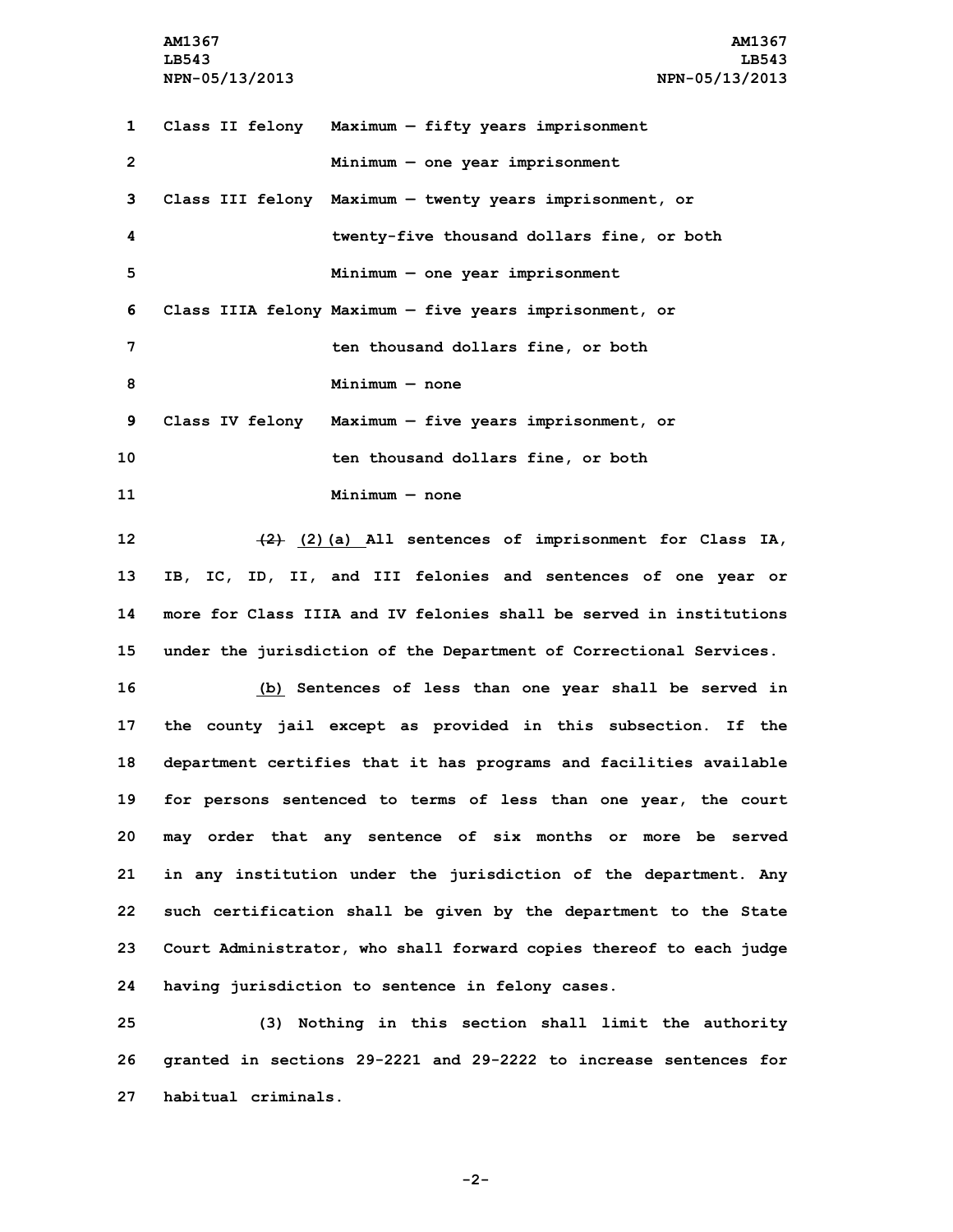**(4) <sup>A</sup> person convicted of <sup>a</sup> felony for which <sup>a</sup> mandatory minimum sentence is prescribed shall not be eligible for probation. Sec. 3. Section 28-303, Reissue Revised Statutes of Nebraska, is amended to read:**

 **28-303 <sup>A</sup> person commits murder in the first degree if he or she kills another person (1) purposely and with deliberate and premeditated malice, or (2) in the perpetration of or attempt to perpetrate any sexual assault in the first degree, arson, robbery, kidnapping, hijacking of any public or private means of transportation, or burglary, or (3) by administering poison or causing the same to be done. Murder in the first degree is <sup>a</sup> Class IA felony. ; or if by willful and corrupt perjury or subornation of the same he or she purposely procures the conviction and execution of any innocent person. The determination of whether murder in the first degree shall be punished as <sup>a</sup> Class <sup>I</sup> or Class IA felony shall be made pursuant to sections 29-2519 to 29-2524.**

**17 Sec. 4. Section 29-1602, Reissue Revised Statutes of 18 Nebraska, is amended to read:**

 **29-1602 All informations shall be filed in the court having jurisdiction of the offense specified therein, in the informations, by the prosecuting attorney of the proper county as informant. The prosecuting attorney shall subscribe his or her name thereto and endorse thereon the names of the witnesses known to him or her at the time of filing. After the information has been filed, the prosecuting attorney shall endorse on the information the names of such other witnesses as shall then be known to him or her as the court in its discretion may prescribe. , except that if <sup>a</sup> notice of**

**-3-**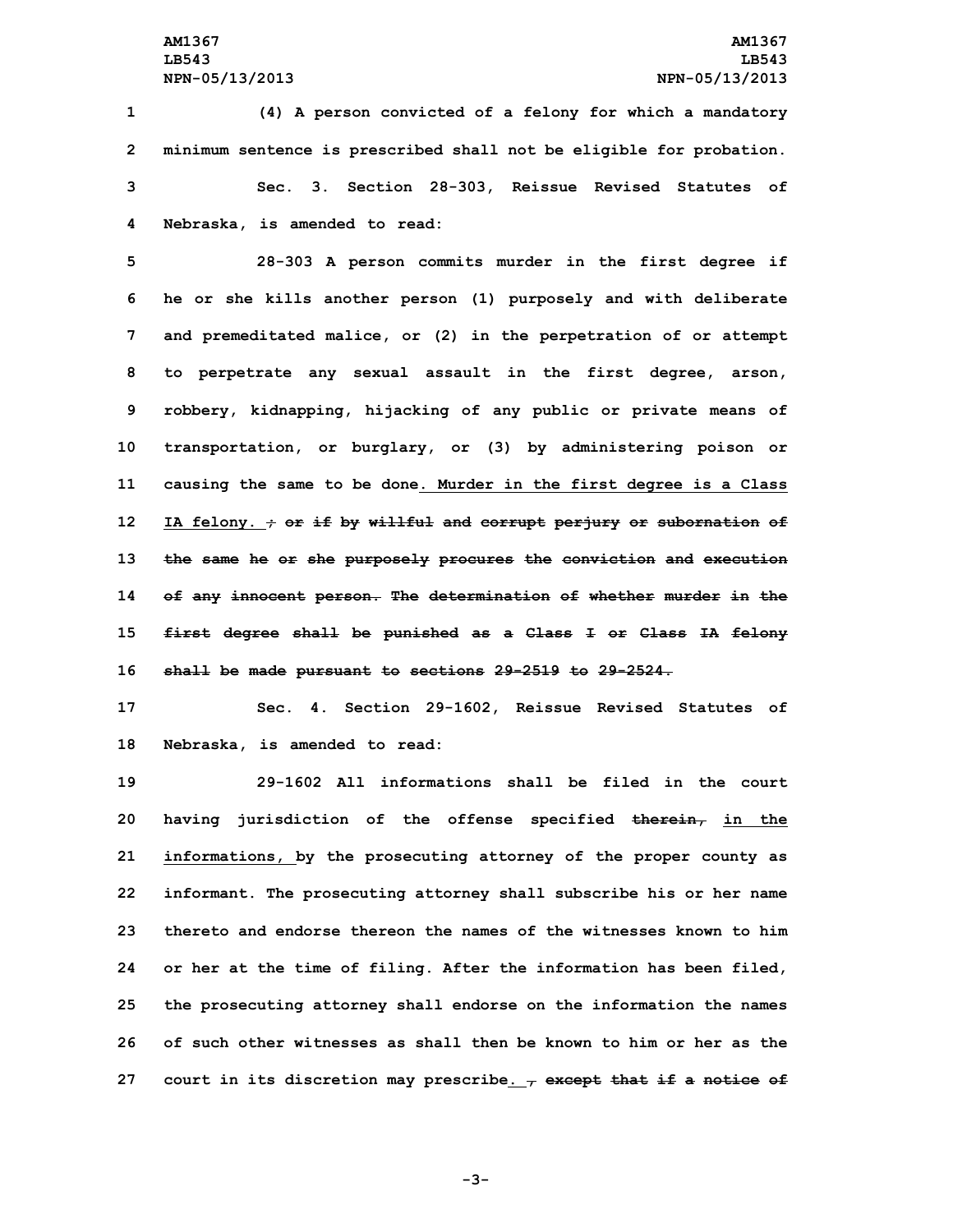**aggravation is contained in the information as provided in section 29-1603, the prosecuting attorney may endorse additional witnesses at any time up to and including the thirtieth day prior to the trial of guilt.**

 **Sec. 5. A sentence of life imprisonment without possibility of parole imposed for <sup>a</sup> Class IA felony means that, subject only to the constitutional power of the Board of Pardons in Article IV, section 13, of the Constitution of Nebraska to modify such sentence by commutation, <sup>a</sup> person so sentenced shall not under any circumstances whatsoever be paroled.**

 **Sec. 6. The changes made by this legislative bill shall not (1) limit the discretionary authority of the sentencing court to order restitution as part of any sentence or (2) alter the discretion and authority of the Department of Correctional Services to determine the appropriate security measures and conditions during the confinement of any committed offender.**

 **Sec. 7. In any criminal proceeding in which the death penalty has been imposed but not carried out prior to the effective date of this act, it is the intent of the Legislature that such penalty shall be changed to life imprisonment without possibility of parole.**

**22 Sec. 8. Section 83-1,110.02, Reissue Revised Statutes of 23 Nebraska, is amended to read:**

 **83-1,110.02 (1) A committed offender who is otherwise eligible for parole, who is not under sentence of death life imprisonment without possibility of parole or of life imprisonment, and who because of an existing medical or physical condition is**

**-4-**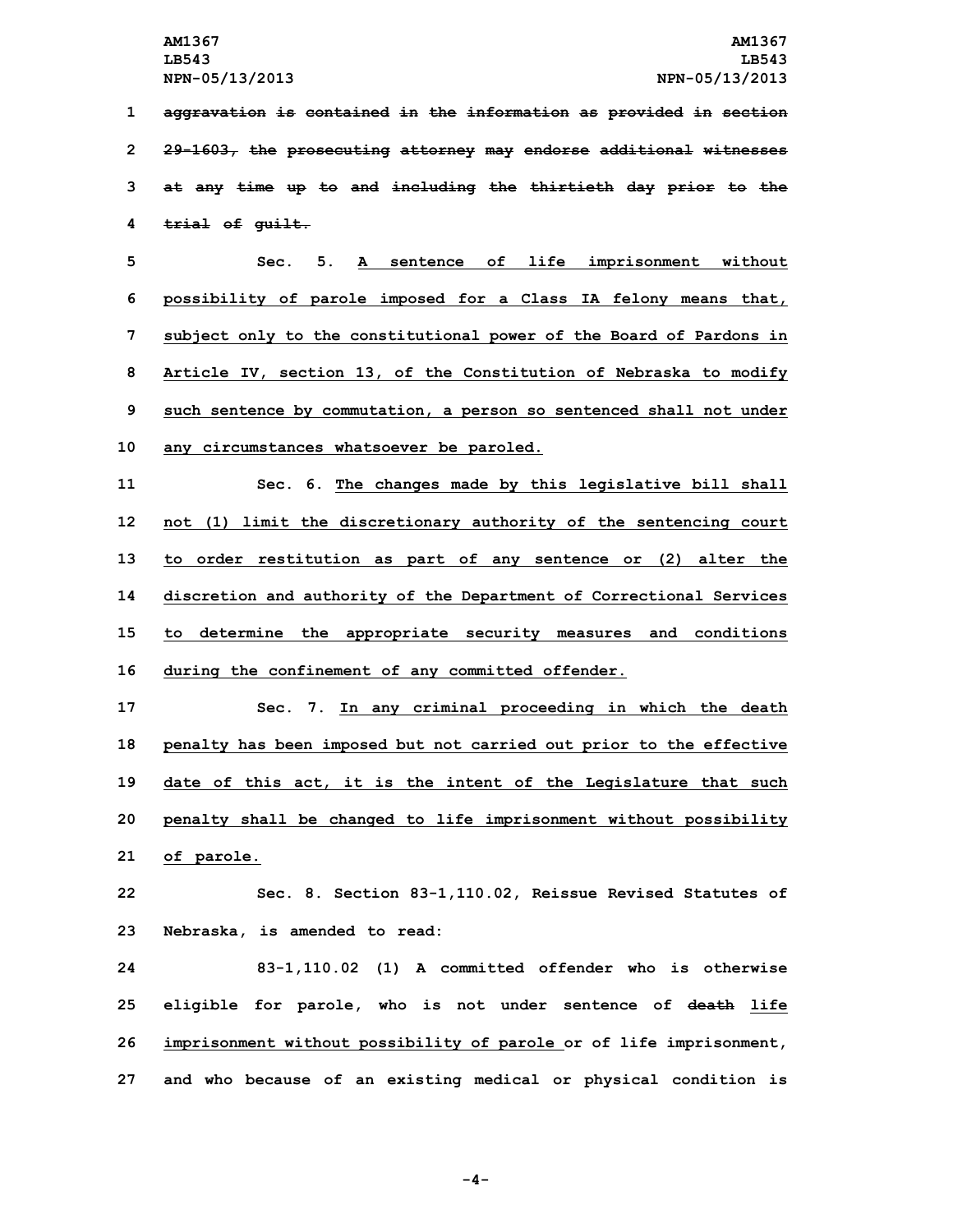**determined by the department to be terminally ill or permanently incapacitated may be considered for medical parole by the board. <sup>A</sup> committed offender may be eligible for medical parole in addition to any other parole. The department shall identify committed offenders who may be eligible for medical parole based upon their medical records.**

 **(2) The board shall decide to grant medical parole only after <sup>a</sup> review of the medical, institutional, and criminal records of the committed offender and such additional medical evidence from board-ordered examinations or investigations as the board in its discretion determines to be necessary. The decision to grant medical parole and to establish conditions of release on medical parole in addition to the conditions stated in subsection (3) of this section is within the sole discretion of the board.**

 **(3) As conditions of release on medical parole, the board shall require that the committed offender agree to placement for medical treatment and that he or she be placed for <sup>a</sup> definite or indefinite period of time in <sup>a</sup> hospital, <sup>a</sup> hospice, or another housing accommodation suitable to his or her medical condition, including, but not limited to, his or her family's home, as specified by the board.**

 **(4) The parole term of <sup>a</sup> medical parolee shall be for the remainder of his or her sentence as reduced by any adjustment for good conduct pursuant to the Nebraska Treatment and Corrections 25 Act.**

**26 Sec. 9. Section 83-4,143, Revised Statutes Cumulative 27 Supplement, 2012, is amended to read:**

**-5-**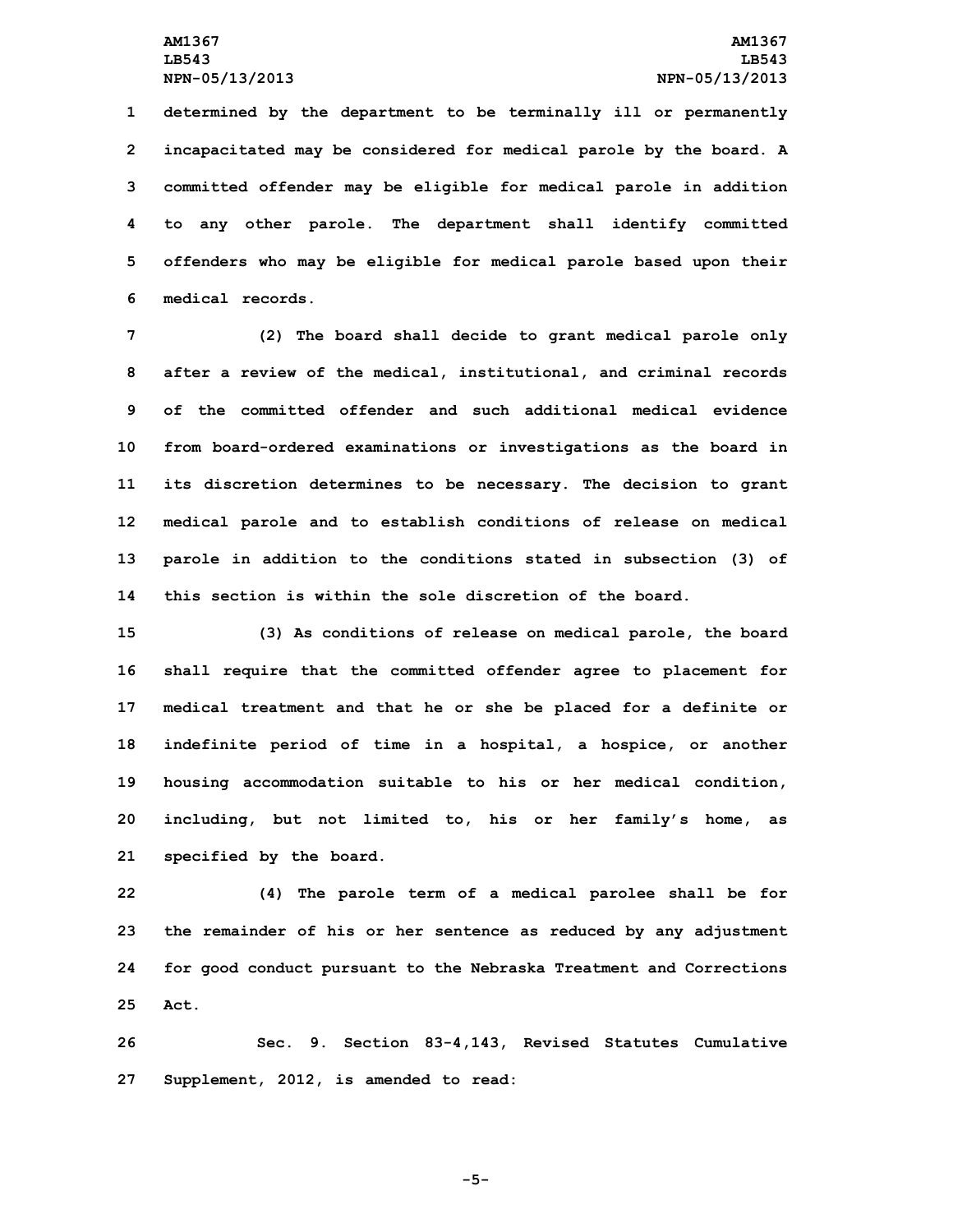**83-4,143 (1) It is the intent of the Legislature that the court target the felony offender (a) who is eligible and by virtue of his or her criminogenic needs is suitable to be sentenced to intensive supervision probation with placement at the incarceration work camp, (b) for whom the court finds that other conditions of <sup>a</sup> sentence of intensive supervision probation, in and of themselves, are not suitable, and (c) who, without the existence of an incarceration work camp, would, in all likelihood, be sentenced to prison.**

 **(2) When the court is of the opinion that imprisonment is appropriate, but that <sup>a</sup> brief and intensive period of regimented, structured, and disciplined programming within <sup>a</sup> secure facility may better serve the interests of society, the court may place an offender in an incarceration work camp for <sup>a</sup> period not to exceed one hundred eighty days as <sup>a</sup> condition of <sup>a</sup> sentence of intensive supervision probation. The court may consider such placement if the offender (a) is <sup>a</sup> male or female offender convicted of <sup>a</sup> felony offense in <sup>a</sup> district court, (b) is medically and mentally fit to participate, with allowances given for reasonable accommodation as determined by medical and mental health professionals, and (c) has not previously been incarcerated for <sup>a</sup> violent felony crime. Offenders convicted of a crime under sections section 28-303 or 28-319 to 28-322.04 or of any capital crime are not eligible to be placed in an incarceration work camp.**

**25 (3) It is also the intent of the Legislature that the 26 Board of Parole may recommend placement of felony offenders at 27 the incarceration work camp. The offenders recommended by the**

**-6-**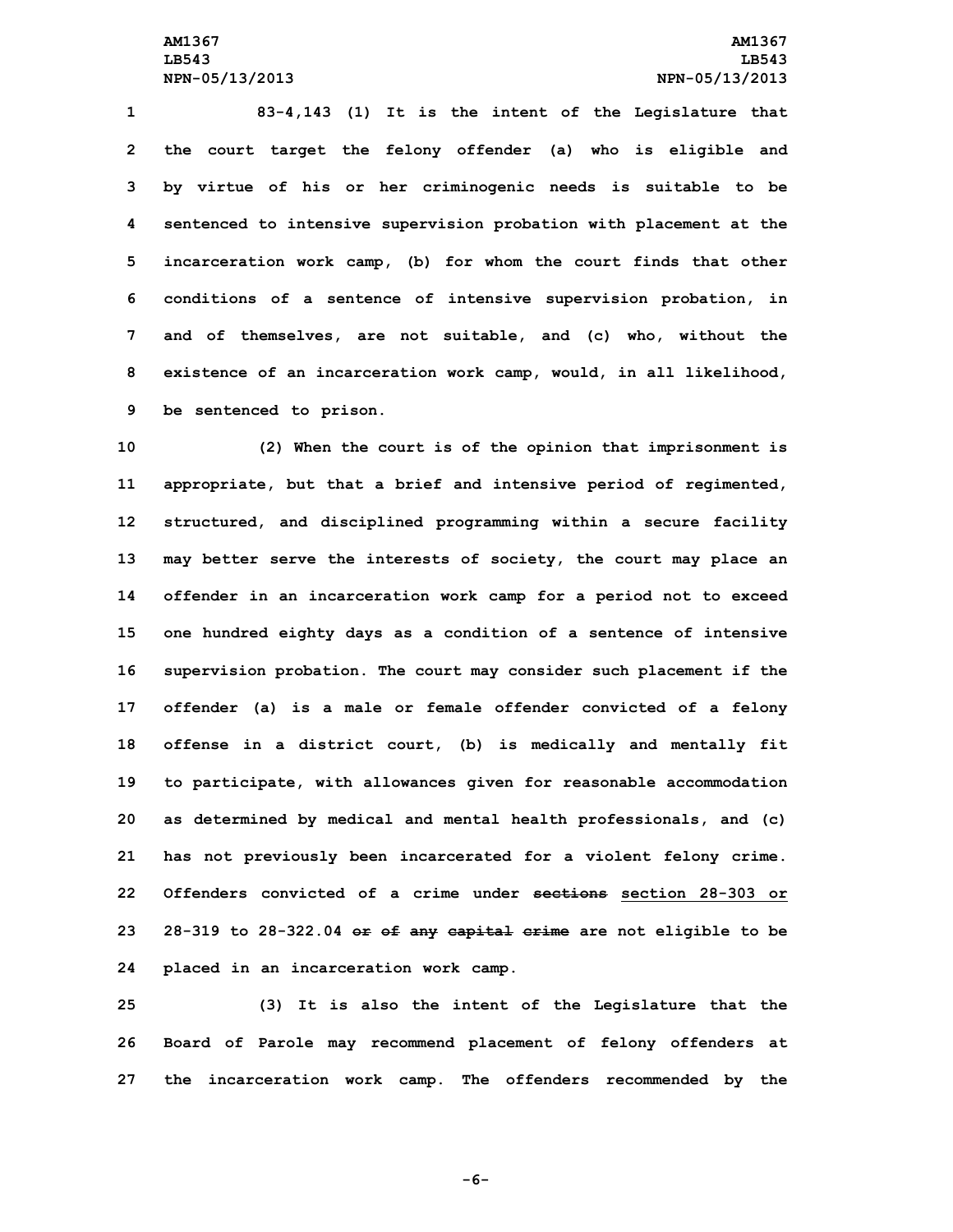**board shall be offenders currently housed at other Department of Correctional Services adult correctional facilities and shall complete the incarceration work camp programming prior to release on parole.**

 **(4) When the Board of Parole is of the opinion that <sup>a</sup> felony offender currently incarcerated in <sup>a</sup> Department of Correctional Services adult correctional facility may benefit from <sup>a</sup> brief and intensive period of regimented, structured, and disciplined programming immediately prior to release on parole, the board may direct placement of such an offender in an incarceration work camp for <sup>a</sup> period not to exceed one hundred eighty days as <sup>a</sup> condition of release on parole. The board may consider such placement if the felony offender (a) is medically and mentally fit to participate, with allowances given for reasonable accommodation as determined by medical and mental health professionals, and (b) has not previously been incarcerated for <sup>a</sup> violent felony crime. Offenders convicted of a crime under sections section 28-303 or 28-319 to 28-322.04 or of any capital crime are not eligible to be placed in an incarceration work camp.**

 **(5) The Director of Correctional Services may assign <sup>a</sup> felony offender to an incarceration work camp if he or she believes it is in the best interests of the felony offender and of society, except that offenders convicted of <sup>a</sup> crime under sections section 28-303 or 28-319 to 28-321 or of any capital crime 28-322.04 are not eligible to be assigned to an incarceration work camp pursuant to this subsection.**

**27 Sec. 10. Original sections 28-104, 28-303, 29-1602, and**

**-7-**